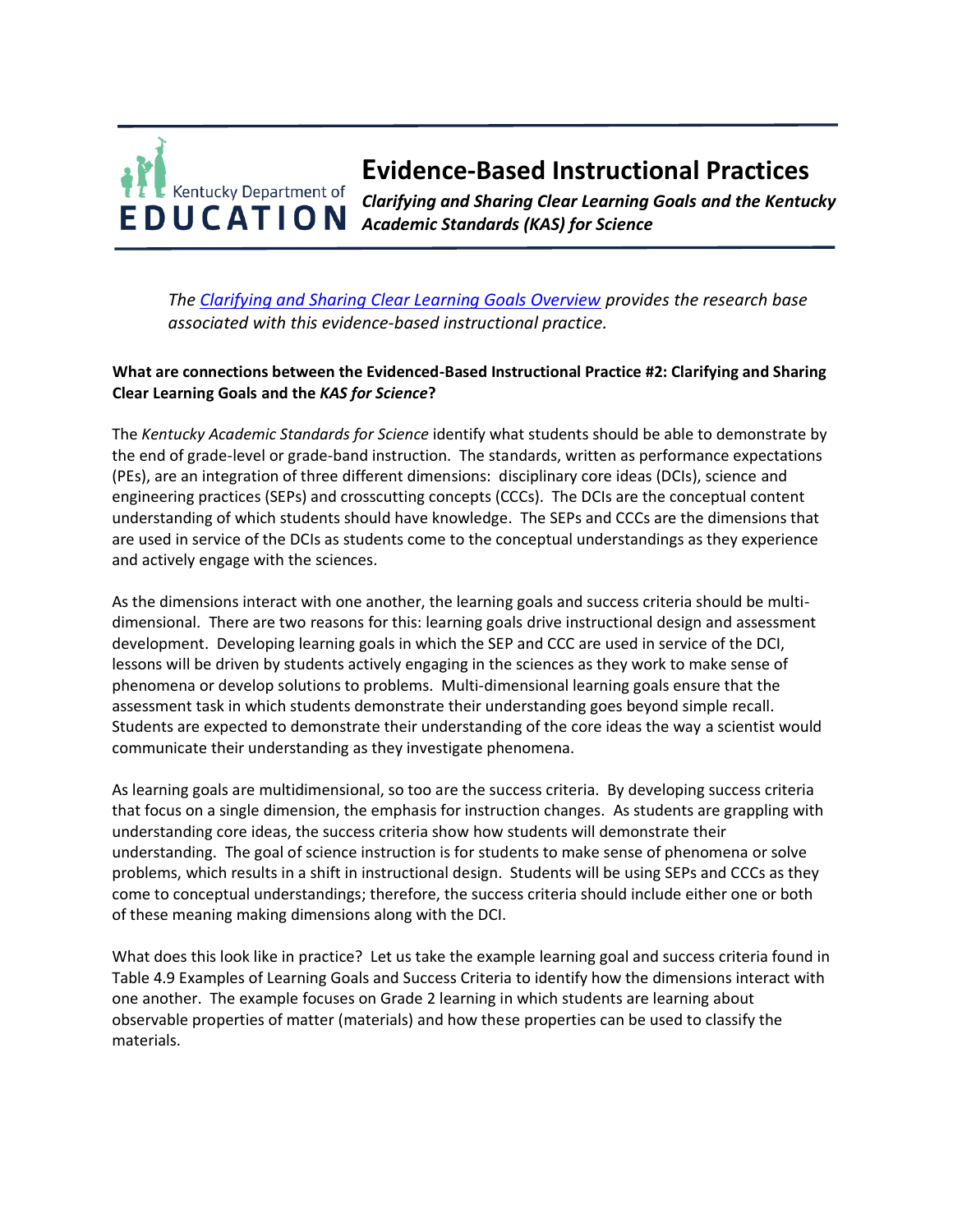|                                                                                                                                                                                                                                                                                                                                                                                                              | Science and<br><b>Engineering Practice</b>                                                       | <b>Disciplinary Core</b><br>Idea                                                             | Crosscutting<br>Concept                                                               |
|--------------------------------------------------------------------------------------------------------------------------------------------------------------------------------------------------------------------------------------------------------------------------------------------------------------------------------------------------------------------------------------------------------------|--------------------------------------------------------------------------------------------------|----------------------------------------------------------------------------------------------|---------------------------------------------------------------------------------------|
|                                                                                                                                                                                                                                                                                                                                                                                                              |                                                                                                  |                                                                                              |                                                                                       |
| <b>Learning Goal:</b><br>We are learning to<br>use patterns from<br>our observations to<br>place different<br>materials into<br>groups based on<br>ways they are the<br>same and different<br>In this Learning<br>Goal, emphasis is on<br>the use of the SEP<br>and CCC by<br>students as they<br>come to an<br>understanding that<br>different materials<br>can have different<br>observable<br>properties. | Analyzing and<br><b>Interpreting Data</b><br>("from our<br>observations")                        | <b>Structures and</b><br><b>Properties of</b><br><b>Matter</b><br>("different<br>materials") | <b>Patterns</b><br>("groups based<br>on ways they are<br>the same and<br>different.") |
| <b>Success Criterion:</b><br>I can explain how I<br>will find patterns in<br>different materials.                                                                                                                                                                                                                                                                                                            | <b>Planning and</b><br><b>Carrying Out</b><br><b>Investigations</b><br>("how I will<br>$find$ ") | <b>Structures and</b><br><b>Properties of</b><br><b>Matter</b><br>("different<br>materials") | <b>Patterns</b><br>("find patterns")                                                  |
| <b>Success Criterion:</b><br>I can name the<br>patterns I see in<br>different materials.                                                                                                                                                                                                                                                                                                                     |                                                                                                  | <b>Structures and</b><br><b>Properties of</b><br><b>Matter</b><br>("different<br>materials") | <b>Patterns</b><br>(name the<br>patterns")                                            |

These success criteria illustrate how the SEP and/or the CCC are used by students to demonstrate their understanding of observable properties of matter. Note that the dimensions, in this case the SEP, do not need to mirror that of the learning goal.

**What are planning considerations for the successful implementation of the Evidenced-Based Instructional Practice #2: Clarifying and Sharing Clear Learning Goals to ensure that all students have equitable access and opportunity to learn the standards contained in the** *KAS for Science?*

Educators should understand the three dimensions, as described in *[A Framework for K12 Science](https://www.nap.edu/catalog/13165/a-framework-for-k-12-science-education-practices-crosscutting-concepts#toc)  [Education,](https://www.nap.edu/catalog/13165/a-framework-for-k-12-science-education-practices-crosscutting-concepts#toc)* in order to develop grade-appropriate learning goals and success criteria.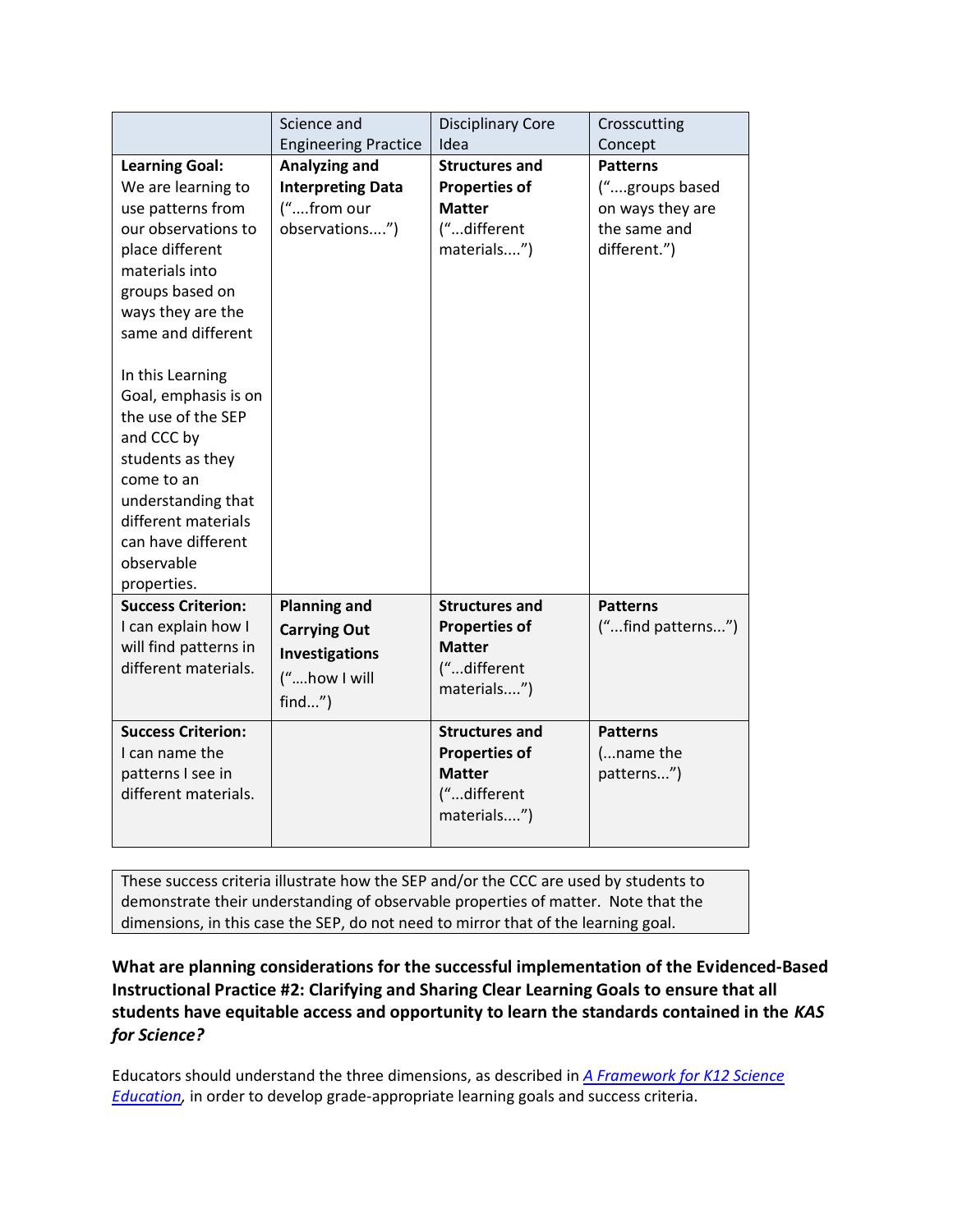- Educators understand and are familiar with the conceptual understandings (DCIs) expected for their grade level.
- Educators understand the importance of the SEPs in the development of scientific knowledge.
- Educators understand how the CCC are used to bridge understandings across the science disciplines.

Students come to school with experiences and background knowledge.

- Educators can tap into student and community-based funds of knowledge in order to take advantage of these cultural understandings as students explore phenomena.
- Educators can utilize student interest in order to identify phenomena to investigate or engineering problems to solve. Collaborate with students to identify their interests and experiences. Utilizing information from this collaboration, educators can make learning meaningful and relevant.

Learning goals and success criteria are key components of the formative assessment process.

- The learning goals that are developed are often associated with the learning progressions identified that will move students to the understanding of science concepts.
- Throughout the process of learning, and as teachers receive formative information during instruction, learning goals and their related success criteria should be addressed with students.

## **What strategies and resources can support the implementation of Evidence-Based Instructional Practice #2: Clarifying and Sharing Clear Learning Goals within the** *KAS for Science?*

- In order to design effective and appropriate instruction, educators must understand the expectations for learning.
	- $\circ$  The Kentucky Department of Education (KDE) has developed a protocol for breaking [down a standard.](https://education.ky.gov/curriculum/standards/kyacadstand/Documents/Breaking_Down_a_Science_Standard.pdf) This protocol leads educators through a process for developing an understanding of the conceptual understanding requirements for the DCIs. This will allow teachers to gauge appropriate depth and rigor when developing lessons or reviewing for possible use.
- These resources provide guidance in the development of, and importance for, learning goals and success criteria in the science classroom.
	- $\circ$  The KDE professional learning module, [Phenomena for Instruction,](https://kystandards.org/standards-resources/science-resources/sci-pl-mods/) walks participants through a thought process that will engage student interest and community needs for lesson/unit development.
	- o The KDE professional learning module, [Three-Dimensional Tasks: Session B,](https://kystandards.org/standards-resources/science-resources/sci-pl-mods/) walks participants through the process of developing three-dimensional learning goals and success criteria. Participants will then develop a task that will measure the identified learning goal.
	- $\circ$  Kentucky Educational Television (KET), with support from KDE and the assistance of Washington County science teachers, has developed a professional learning course **[Demonstrating Formative Assessment in the Science Classroom: Using the FARROP](https://thinktv.pbslearningmedia.org/resource/ket-pd-formative-assessment-science/formative-assessment-in-the-science-classroom/)  [to Inform Practice.](https://thinktv.pbslearningmedia.org/resource/ket-pd-formative-assessment-science/formative-assessment-in-the-science-classroom/)** This course demonstrates the use of learning goals and success